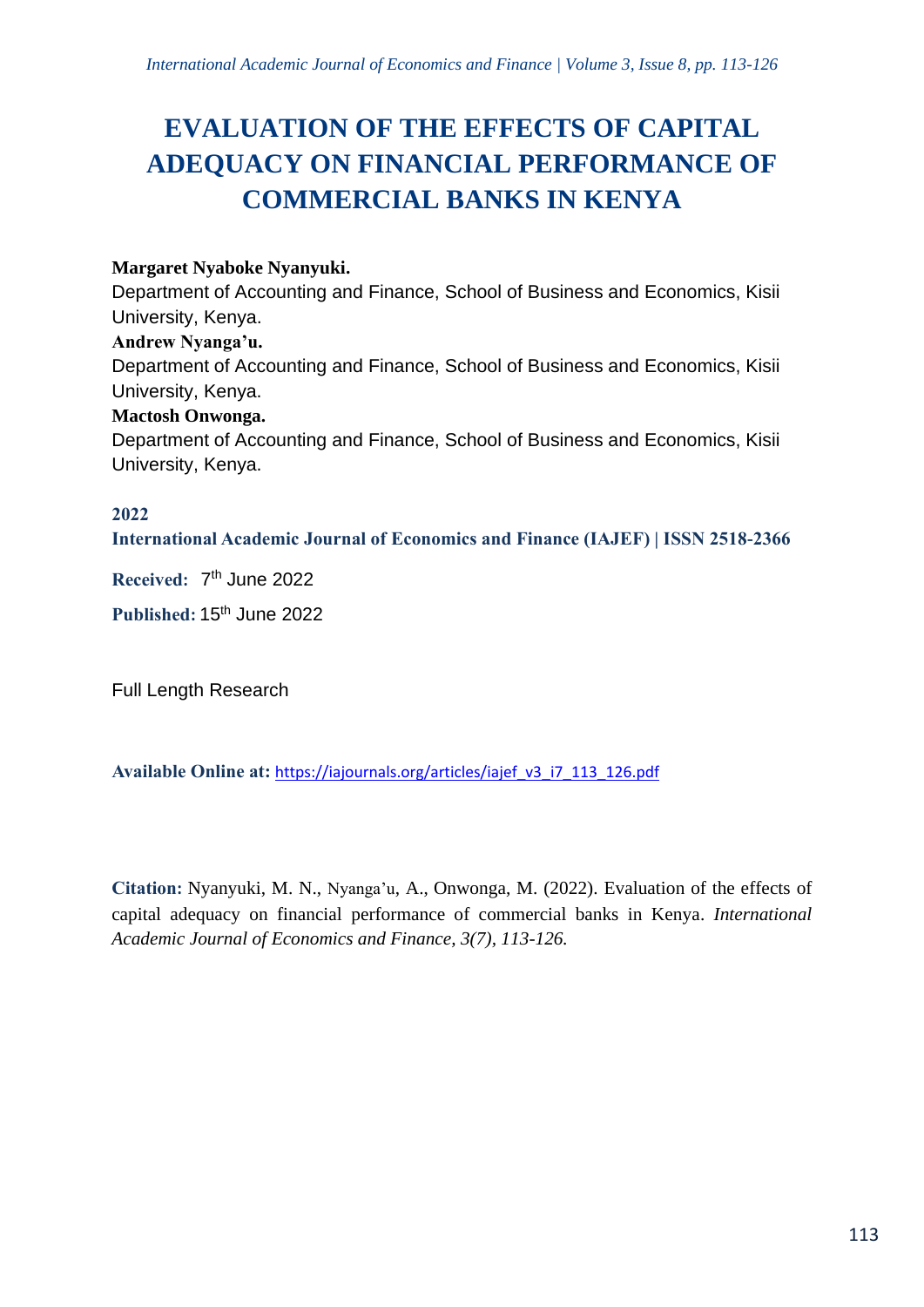#### **ABSTRACT**

Financial performance of commercial banks is affected by capital adequacy determinant. Capital adequacy is one of the lending determinant and it influence financial performance of listed commercial banks. This contributed immensely to profit and other revenue to the bank. Lending is through offering loans which can be either short term, medium or long term depending on the need. The major objective of this study was to assess effect of capital adequacy on financial performance of commercial banks in Kenya. The specific objective was; to examine the effect of capital adequacy on financial performance of commercial banks in Kenya. The study was anchored on capital buffer theory. The study adopted correlational designs. The target population comprised of 43 listed commercial banks, and purposive sampling technique was used to select 10 commercial banks. The study used financial statements from which secondary data was extracted from Nairobi security exchange from the year 2015 -2019. Inferential statistics was used. The study established that capital adequacy determinant was negatively associated with financial performance of commercial banks in Kenya r= $-0.386$ <sup>\*\*</sup>), P= $0.006$  < 0.01

and it has significant effect. The study concluded that capital adequacy had a negative but significant effect on financial performance of commercial Banks in Kenya. Hence, a unit change in capital adequacy led to a significant change on financial performance of commercial Banks. A bank with a high capital adequacy ratio is considered to be above the minimum requirements needed to suggest solvency. Therefore, the higher a bank's CAR, the more likely it is to be able to withstand a financial downturn or other unforeseen losses. Thus high capital adequacy would to a decline in financial performance of commercial in Kenya. The study recommended that banks can increase their regulatory capital ratios by either increasing their levels of regulatory capital (the numerator of the capital ratio) or by decreasing their levels of riskweighted assets (the denominator of the capital ratio) and capital reserves all the time for better financial performance. Further another study can be done in other financial institutions.

**Keywords**: Capital adequacy, Financial performance, Listed commercial banks.

#### **INTRODUCTION**

Capital adequacy has been well alarming in most commercial banks globally affecting financial performance. Capital adequacy is commonly evaluated by maintaining capital ratio corresponding losses or risk weighted credit exposure. The capital weighted asset ratio is used to appropriate capital structure mainly introduced to bank lenders and depositors. This is also used to analyze stability of the lenders and ability to pay across banks efficiently in the world economics. The federal banks in United States of America are preventing lending to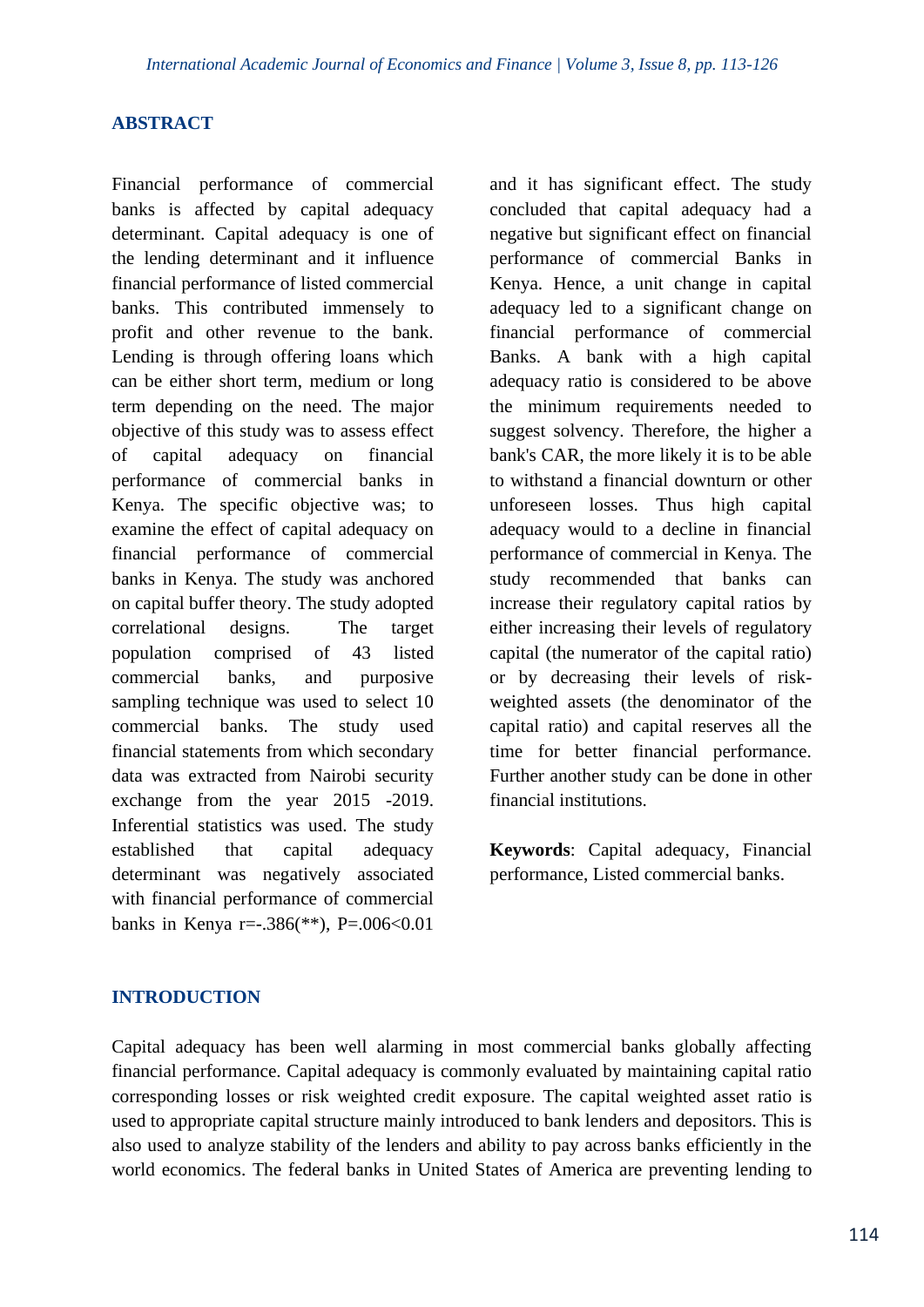many lenders by exerting lending determinants to its financial performance indicators. The insolvency may not be reached or evaluated against capital adequacy and debt or leverages during financial crisis of an individual with International bank settlements policy. This enables banks in determining the best lending decision to loan terms and the requirements, to get restrictions under which the lenders require to come for loans through protections of depositors amount (Hadad, 2014).

Capital adequacy of banks in Russia is attributed to the fact that can withstand risks emanating from long term lending**.** Capital adequacy in Jordan is identified as the main determinants affecting profitability. Listed commercial banks were examined to the extent that bank performance is influenced by internal factors likes capital adequacy has a significant effects on financial performance of listed commercial banks at NSE (Jaber & Alkhawaideh, 2014).

Capital adequacy is sufficiently listed in Tunisian commercial banks make it more profitable with low capitalized banks. Capital is unique in Tunis banks (Gavila, 2019). Capital adequacy level is determined by banks which set a higher minimum regulatory capital ratio than that one stated in Base (1-111) which is 8% for total capital and 4.5% for tier-1 capital and 6% tier-2 capital. BOT issued banking and financial institutions ACT/BOT 2014 in August to enforce and regulate the regulation governing the capital adequacy of Tanzania banks. The objective of these efforts to prepare the bank regulation on capital adequacy as prescribed in banking Act and institutional (Act 2014) section (Hadad, 2014).

Capital adequacy is working capital ratio calculated by dividing total current assets by total current liabilities. For that reason, it can also be called the current ratio. It is a measure of liquidity, meaning the business's ability to meet its payment obligations as they fall due. Capital adequacy approximation and its financial performance is measured by, Return on Assets (ROA), Return on Equity (ROE) and the Net Interest Margin (NIM) (Moussa, 2018). Capital adequacy in Kenya is set by the central bank which is a capital requirement to be met by all the commercial banks. Banks strive to ensure compliance since failure to comply leads with penalties; the C.B of Kenya issues the capital adequacy guidelines and conducts an onsite review to ensure compliance (Musioka, 2017).

Capital adequacy in Banks creates liquidity for the bank due to the fact that deposits are most fragile and prone to bank runs. Greater bank capital reduces the chances of financial distress. Adequacy of capital is judged on the basis of capital adequacy ratio (CAR). Capital adequacy ratio shows the internal strength of the bank of withstand losses during crisis capital adequacy study done in Kenya found that there is relationship between bank adequacy and bank performance. The finding showed that capital adequacy requirement is important in commercial banks; because it leads to financial stability in Kenyan economy improves credit risk management techniques (Kombo & Dang, 2016).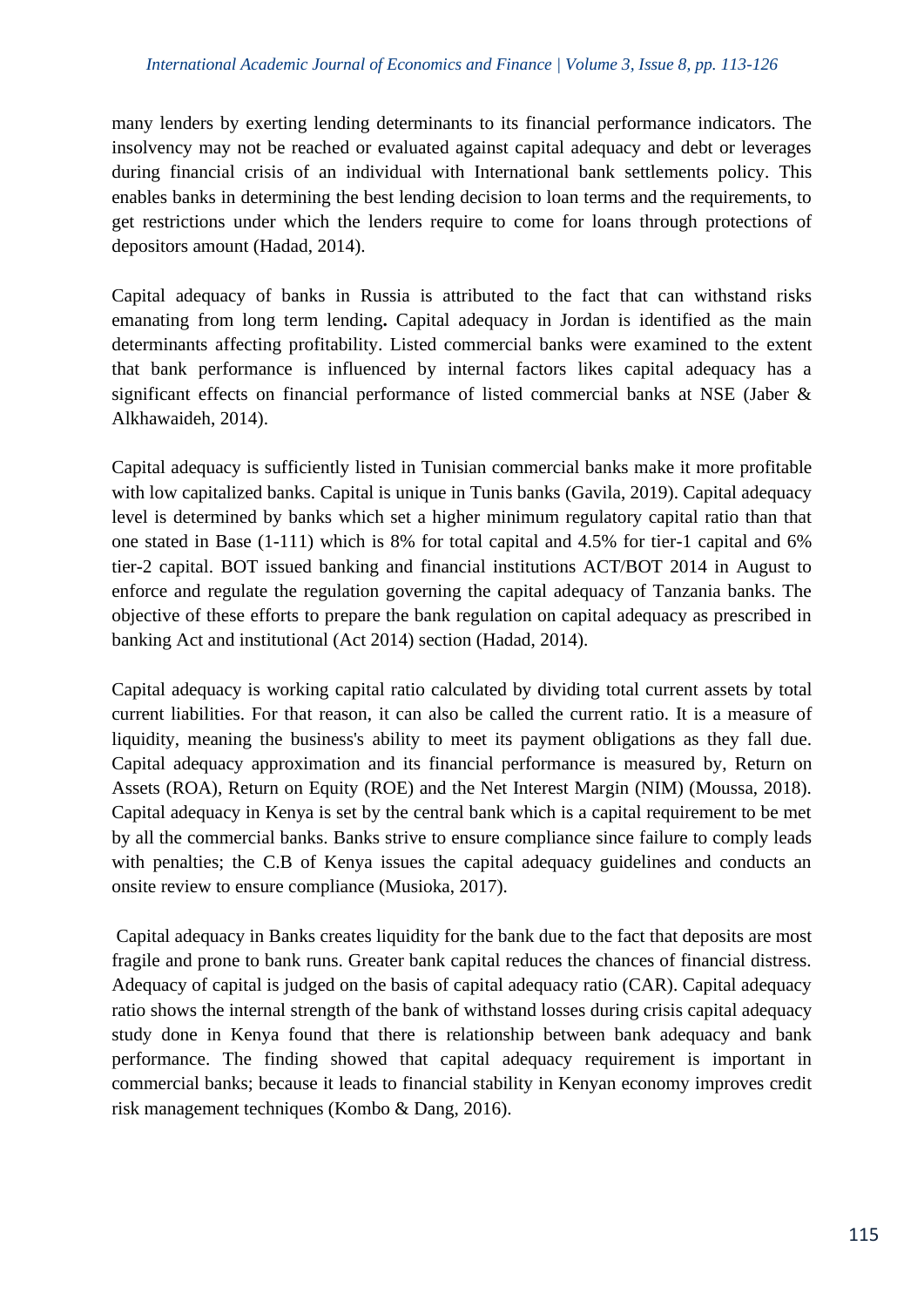Capital adequacy affect financial performance through the compliance there is need to establish to what extent is the financial performance of listed commercial banks affected; hence bank performance is a reflection of the way a bank uses its resources to achieve its objectives. It improves adoption of a mix of parameters as non on its own can fully be used to determine financial performance of listed commercial banks (Memeln & Raupach, 2014).

Capital adequacy of commercial banks in Kenya affects performance (Kamande & Ariemba, 2016). The big capital base is good as it reduces financial distress and risks associated with Capital deficiencies in Kenya led to Dubai bank to be placed under receivership in the year 2015.The bank was subsequently liquidated. In the same year Imperial Bank was put under receivership due to suspected fraudulent activities at the bank. In April 2016 Chase bank went into a bank run. The Kenyan Central Bank had to make an arrangement for its revival. Receivership of three small banks impacted the liquidity distribution within the interbank market, which accentuated segmentation leading to marked reduction of interbank credit lines to small and medium tier banks (Kibet, 2014).

Capital adequacy has long been universally accepted measure of financial stability of banks and has been used to protect the depositors from losses of their savings and improves the efficiency of bank systems and stability in any economy (Said & Tumin, 2016). The minimum capital requirement for banks ensures liquidity and ability of commercial banks to pay its debts to its depositors aiming at managing crisis do not enter into a crisis. Sufficient capital levels reduce the chance of distress. Capital adequacy is the amount of capital which is considered sufficient enough for banks to survive some major risks likely to face them which include; credit, legal and operational risks and other exposures in order to be liquid enough to ensure smooth operation continuity and ability to honor their debt obligations. CAR deemed an accurate measure of the ratio as it indicates the capability of the bank to curb losses incurred in the face of a crisis (Dang,2016).Capital adequacy according the ratio is strongly linked to profitability of banks as it informs banks investments decisions by measuring the risk associated with certain ventures (Sangmi, 2014).

## **Statement of the problem**

Capital adequacy had a great significant role on improving financial performance of listed commercial banks in Kenya. Financial performance results to optimization baton that promotes banks to serve the real world economy. Thus, banks are expected to compete well if lending determinants using capital adequacy minimizes losses in long run financial performance.

Financial performance of commercial banks has been decreasing over the years. This was evidenced that commercial banks had 13 percent ROA in the year 2017 which declined to 10 percent ROA in 2019 and ROA further declined to 9 percent in 2020 (CBK Supervisory Report, 2021). Such a declining trend in ROA is a major concern in Kenyan Commercial Banks.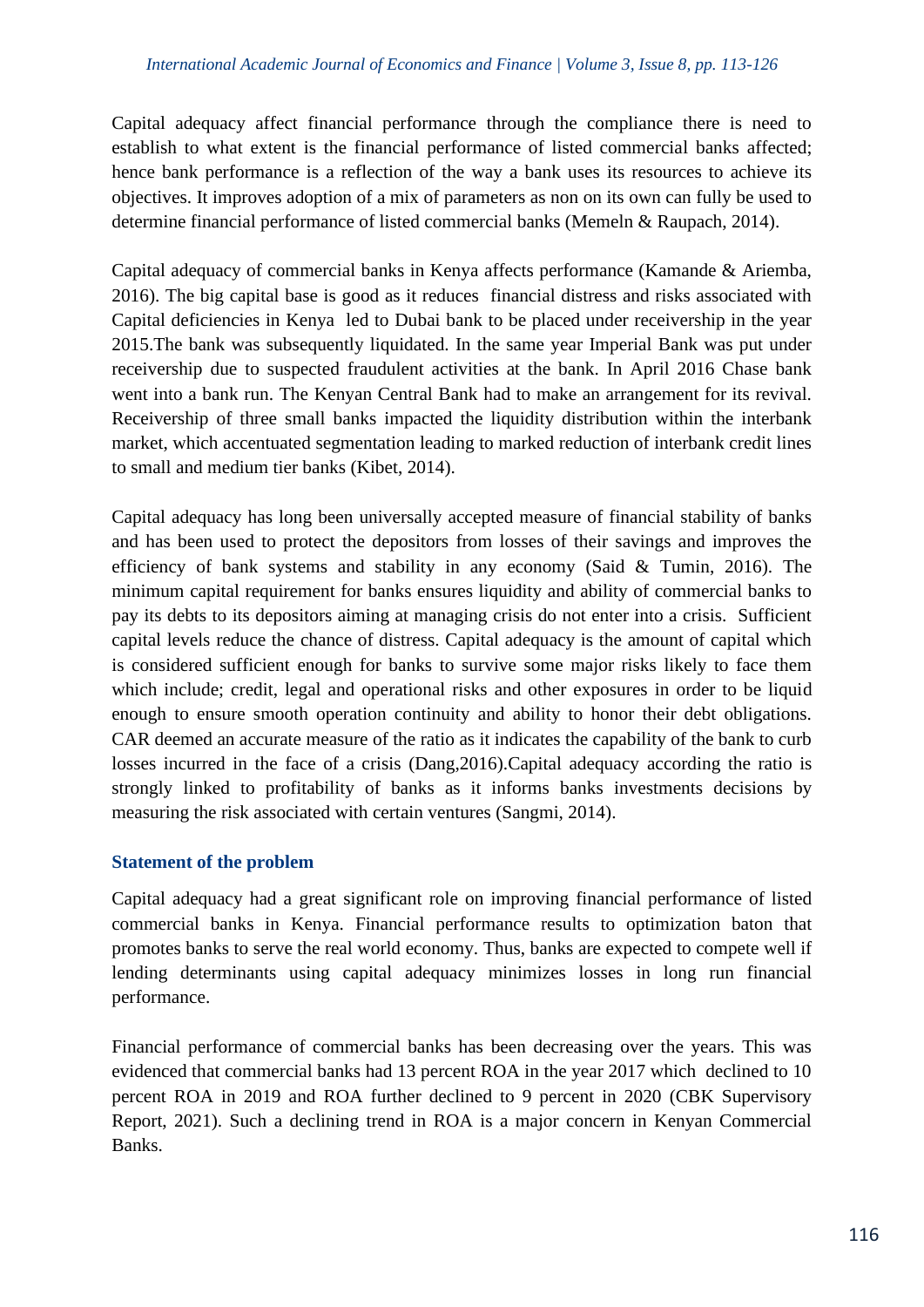Mahalingam (2014) carried out on lending determinants and financial performance of banks in Nigeria commercial banks from 2001 to 2012 The study evaluated the effect of asset quality of financial performance of commercial banks in Nigeria. The study was analyzed using data from 5 commercial banks listed. The study did not analyze the effect of capital adequacy on financial performance of commercial banks. Ruozi (2019) did a research that analyzed Liquidity determinants on the financial performance of commercial banks in Australia, Europe and North America. The study examined the capital adequacy risk whether trading assets and cash requirements on financial performance. Descriptive research design on 12 commercial banks listed. Descriptive statistics was used to analyze data. This study applied correlation analysis and regression analysis to establish the relationship between capital adequacy determinant on financial performance of listed commercial banks.

## **Objectives of the study**

The objective of this study was to assess the effect of capital adequacy determinant on financial performance of listed commercial banks in Kenya.

## **Research Hypotheses**

**H0<sup>1</sup>** Capital adequacy has no statistical significant effect on financial performance of commercial banks in Kenya

# **THEORETICAL REVIEW**

## **The capital Buffer theory**

This capital buffer theory was developed by Memeh in 2014 which stated that financial institutions can embrace heavily on capital adequacy as a lending determinant. The minimum capital requirement is the major of commercial banks interest earned and interest paid. Commercial bank aims to manage capital heavily than asset, in capital buffer theory, banks aim at holding more capital than recommended. Regulations targeting the creation of capital are designed to reduce the procyclical nature of lending by promoting the creation of counter cyclical buffers, banks expand their lending activities during period of economic growth and contract lending when the economy slows When banks without adequate capital run into trouble they either raise more capital or cut back on lending Cutting on lending business may find financing more expensive to obtain or not available capital (Musioka, 2017).

Assumption is that; large banks with market power may become more risk averse when they see their charter value being threatened by completion. Credit rationing by large banks can determine risk levels in their pool of borrowers implying different buffer profiles. The theory states that rates charged by banks with market power can cause adverse selection effects across borrowers increasing risk and prompting banks to increase buffer. Theory states that when banks fail to accumulate capital buffers during economic turns booms leads to insufficient capital during down turns (Maredza, 2017).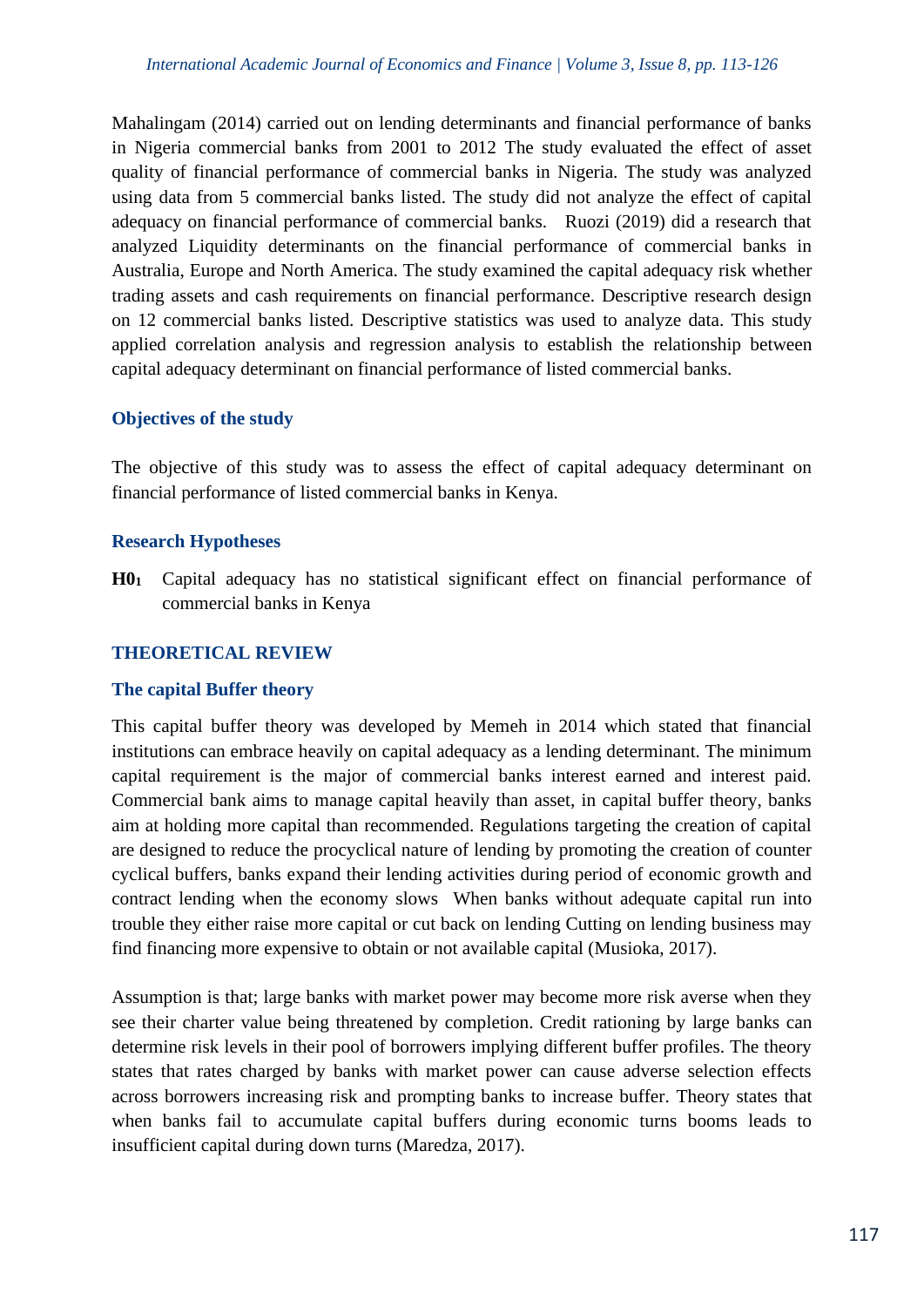Criticism is that; banks without enough capital to avoid running into trouble they cut lending to maintain the capital, banks sometimes raise its capital by charging for its services apart from loans and deposits which is an illegality (Ruozi, 2019). Banks may maintain their capital buffer by charging high interest rate to avoid penalty from central bank (Memeln, 2014).

The theory was useful in evaluating the risk practices of Kenyan banks as well as managing their capital. Relevancy is that; it was helpful for regulatory authorities like central bank of Kenya. It would act as appositive signal to various stallholders and marketing leading to credibility and smooth working of the bank and system of banking. It is significant tool in avoiding losses and thus default risk in banks. Capital buffer when extra it enables bank to be more solvent. The theory enables banks to comply with central bank regulation to avoid penalty.

## **Empirical literature review**

## **Capital Adequacy and financial performance**

Abdkarim (2016) explored the impact of capital adequacy ratio on financial performance of commercial banks at Nairobi security exchange. The study sought to determine the impact of capital adequacy through asset base of commercial banks in Kenya. The study was carried out in 9 commercial banks quoted at the Nairobi security exchange as per the capital the capital market authority report of the year 2019. The study used correlation and regression analysis to analyze data and found out that the capital adequacy contributes positively to the profitability of the commercial banks since all the variables showed positive relationship and thus concluded that it was paramount for banks to have a sound capital base in order to remain competitive and maintain the confidence. The study recommended that there should be a wide capital base in the banks to strengthen confidence of depositors.

Alemayeh (2014) scrutinized the effects of capital adequacy on the financial performance of commercial bank in Kenya. The study analyzed capital adequacy using financial rations and its effects on financial performance of commercial banks in Kenya. The respondents comprised of 43 commercial banks listed in Kenya in the year 2016 report. The study indicated that capital adequacy ratio was more applicable to financial performance of commercial banks. The study concluded that capital adequacy and bank size had an inverse and significant relationship with commercial banks, while for asset quality and liquidity, there was no significant relationship. The study recommended that he managers of the commercial banks in Kenya had an obligation to hold enough capital as it was an enhancer of financial performance. That the managers to ensure growth of their institutions by investing in more assets because large banks enjoyed the economies of scales and that the management should effectively manage credit risk to enhance asset quality manage cost efficiency and ensure that there is adequate levels of liquidity to meet current need when they become due. Abdkarim and Anbar (2016) studied the effect of capital adequacy on financial performance of savings and credit co-operative societies in Kenya. The study aimed at establishing the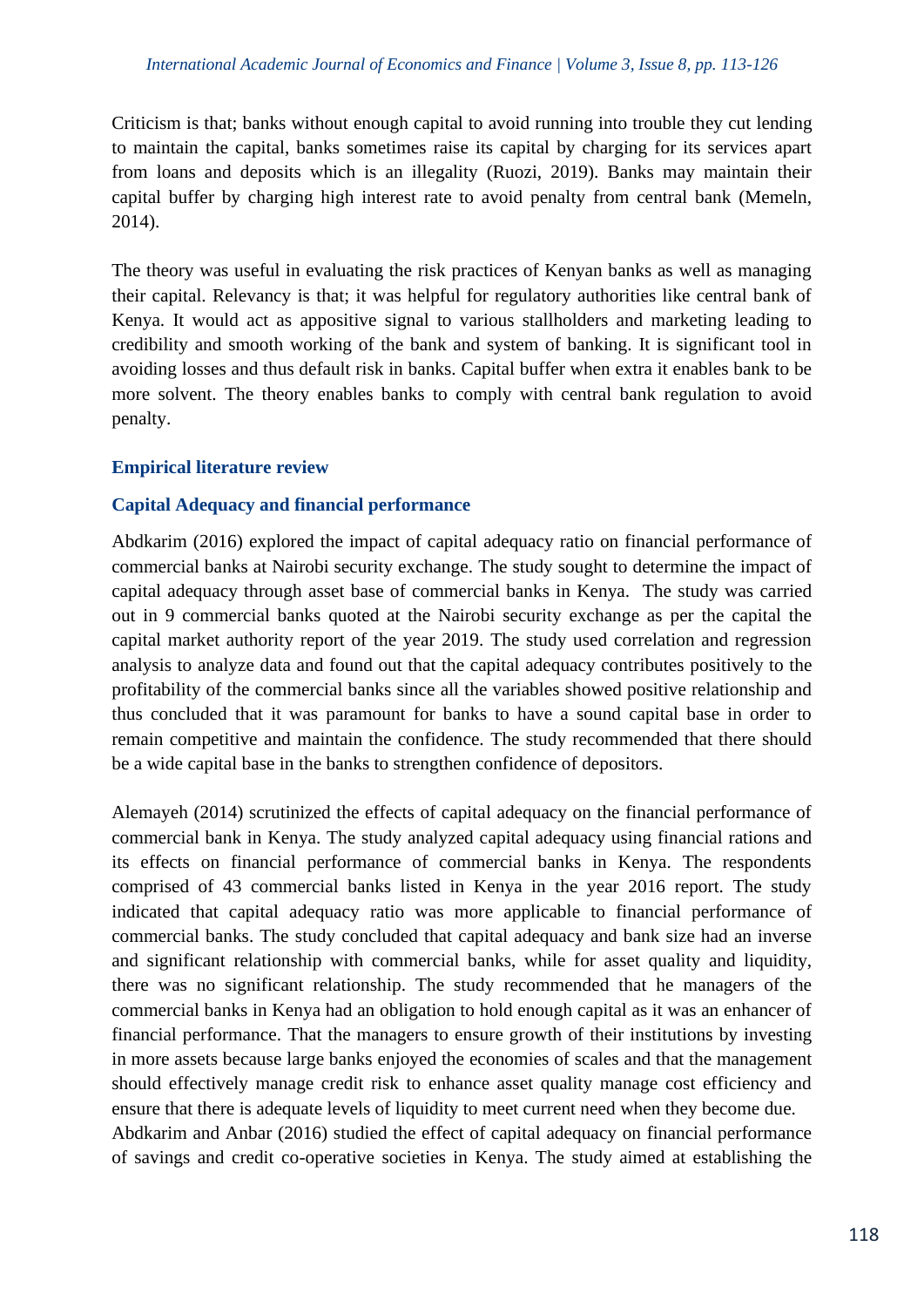effects of core capital to total asset requirement, institutional capital to total asset requirement, minimum core capital requirement, capital to total deposit and core capital ratio financial performance of the deposit taking SACCOs. The study used a sample size was 83 registered deposit SACCOs licensed by SASRA as 31st December 2016 to 2015and had been operating for the last five years. Regression model was used to analyze data and the study found out that there was positive and significant relationship between capital adequacy and financial performance which implied that improvement in capital adequacy would increase financial performance of the savings and credit society. The study concluded that the capital adequacy influenced the performance of the SACCOs in Kenya and recommended that improvement of the capital requirement regulations by the regulatory body was necessary and that improvement of liquidity, profitability, operating efficiency and total assets turnover was necessary for the SACCOs to remain in business.

Almazari (2014), observed the effect of capital adequacy on financial performance of savings and credit co-operative societies in Kenya. The specific objectives sought to investigate capital adequacy of SACCOs on financial performance. The study collected data using questionnaires from 35 deposit taking SACCOs. The study sample size was 35 deposit taking SACCOs in Kenya. Data was collected and analyzed using correlation analysis where the study found that level of capital adequacy was beneficial in meeting regulatory requirement, that the capital adequacy was influential in enabling the institution to manage credit risk and for growth base. It was also found that reduced payout on members lending capacity posed a challenge. The study concluded that SACCOs had profited much from adhering to the capital adequacy and that they had overcame the challenges of separating capital from members and institutional capital and calculation of ratios. The SACCOs had engaged in strategies to increase capital. The study recommended that review of lending rates through cost pricing methods and training of executives by the regulator was necessary.

Clair (2014) analyzed the effect of capital adequacy on financial performance of commercial banks in Kenya. Specific objectives sought to analyze capital adequacy based on financial regulations and profitability, challenges faced by commercial banks in the implementation of capital adequacy requirement, measures taken by commercial banks to ensure compliance. The study took a sample size 159 management staff employed at the head offices of the 43 commercial banks operating in Kenya. The data collected was analyzed by using descriptive and inferential statistics analysis which included frequency distribution and standard deviation and correlation analysis. It was found out that that capital adequacy requirement is important in commercial banks because it leads financial stability in the Kenyan economy, improves credit risk management techniques as poor capital and leads to reduced vulnerability to liquidity shocks due to the sound capitalization policies being implemented under the Basel III framework. It was also found out that capital adequacy affected financial performance of the commercial banks in Kenya. Smaller banks without the minimum capital requirements in their balance sheet would be required to merge with other smaller banks or seek additional capital injection from investors. Middle tier banks have gone to the stock markets to seek additional capital through rights and bond issue. Large multinational banks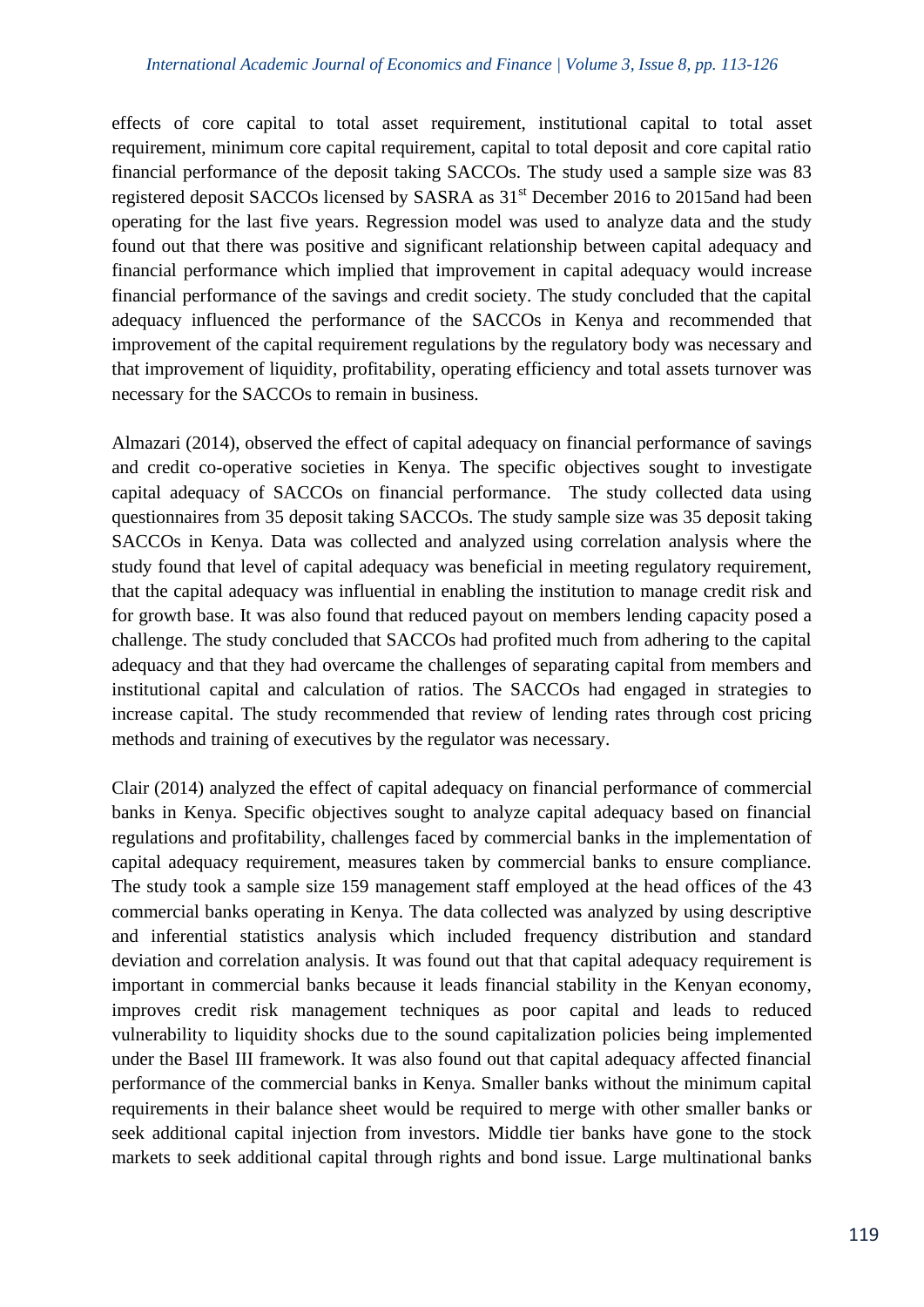have sought capital injections from their parent company. The study concluded that capital adequacy has significantly changed the capital adequacy of commercial banks in Kenya. The commercial banks in Kenya have to deploy various strategies to comply with the looming capital adequacy requirements. The study recommended that banks should continue the pursuit of various strategies to ensure that they are in compliance with Basel III requirements and the Central Bank of Kenya's Prudential Guidelines. This would be achieved through the expertise and involvement of the asset and liability management committee. It further recommended that compliance with the capital requirements would lead to a safety net for all commercial banks as the additional capital act as a cushion that absorbs losses in case of distress in the commercial banking sector.

Kamande (2016) examined the relationship between capital adequacy and financial performance of commercial bank. The empirical study showed that capital adequacy is influenced by account receivables and sales of loans. Correlation analysis showed that there is significant relationship between capital structure and financial performance. Thus, mean calculated shows lowest and highest level while standard deviation indicated the difference in distance between means. Bank managers can influence debt and equity financing from capital budgeting decisions. The study recommends that banks to embrace on profitability, size of the operations, total assets and sales turnovers to loan provisions.

Brealy (2019) examined factors affecting capital adequacy on financial performance of firms in Kenya. Using correlation analysis of secondary data collected from 17 banks. The study found that capital adequacy positively affects financial performance. The availability of capital adequacy and financial performance through long-term, small firms has larger capital expense. A large firm with huge capital adequacy grows from its long term financial performance target. The influence of capital adequacy levels on credit risk management is enabled by deposit mobilizations. Capital base can be weighted for total assets and has negative significant affect credit risks, capital base stability for cash flows and financial performance.

# **Conceptual Framework**

The conceptual framework shows the relationship between independent variable (capital adequacy determinants) and dependent variable (financial performance).



## **Figure 2.1 Conceptual Framework**

The change in capital adequacy can be measured by capital ratio and financial performance by return on asset.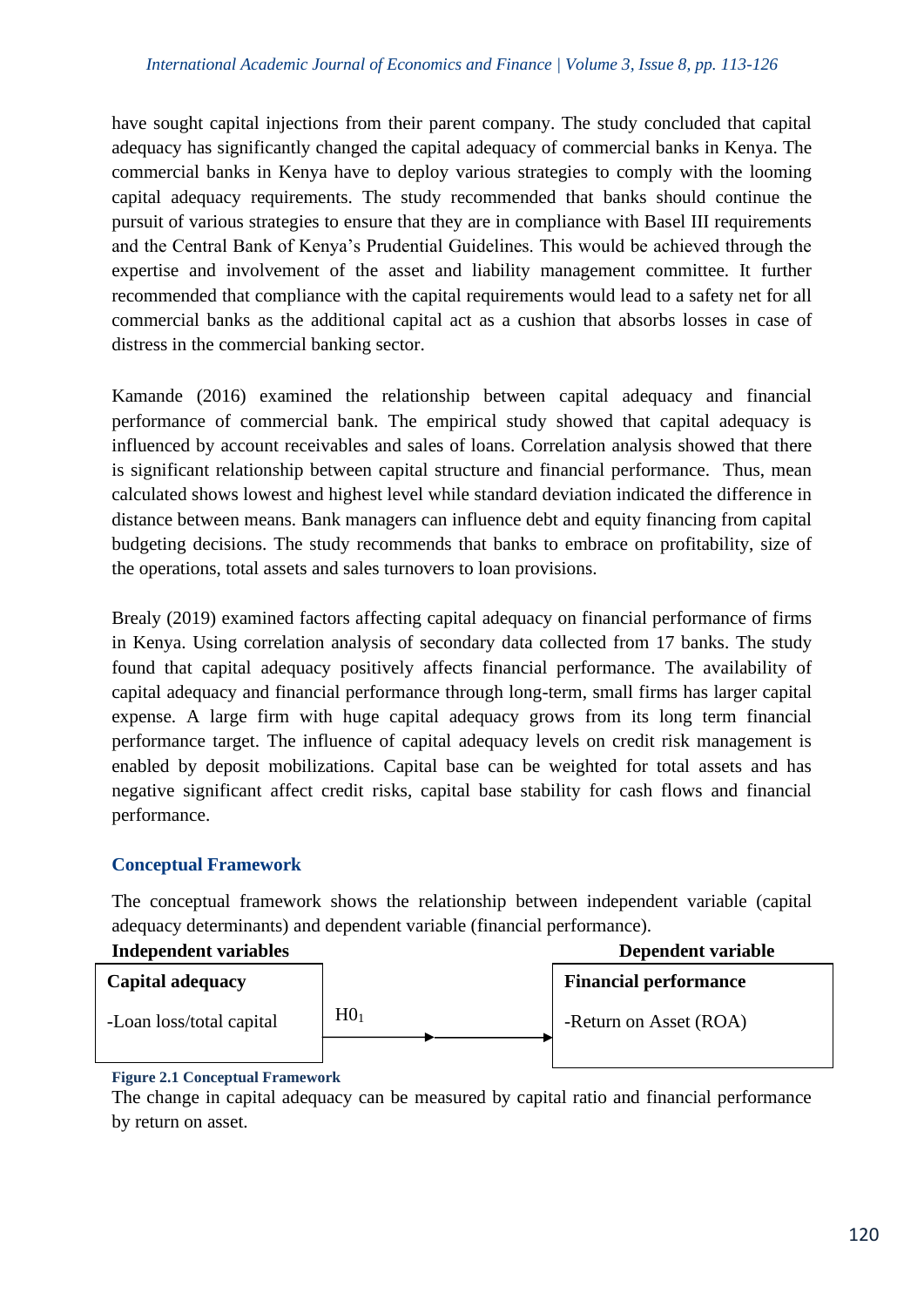# **RESEARCH METHODOLOGY**

The study used correlation research design. This allowed the researcher to determine the relationship between objectives to its respective sample size. It also enabled the researcher to generalize the characteristics of research findings on the whole population of study. In this study, the target population comprised of 43 commercial banks. The study used purposive sampling technique to select 10 listed commercial banks through purposive sampling method as presented in table 3.1.

**Table 3.1 Sample size**

| S/N                   | Name the commercial bank  |
|-----------------------|---------------------------|
| -1                    | ABSA                      |
| $\mathcal{D}_{\cdot}$ | CFC Stanbik bank ltd      |
| 3                     | Diamond trust bank        |
| 4                     | Equity bank limited       |
| 5                     | Housing finance bank      |
| 6                     | I& M bank ltd.            |
| 7                     | Kenya commercial bank     |
| 8                     | <b>NBK Bank</b>           |
| 9                     | Standard chartered bank   |
| 10                    | Cooperative Bank of Kenya |

**Source: Nairobi Security exchange (2021)** 

The study adopted secondary data. This secondary data was extracted from financial statements published at Nairobi security exchange from the year 2015 -2019. Inferential statistics was used by correlation, simple and multiple panel data analysis to determine the relationship between capital adequacy determinant and financial performance of commercial banks. The paned data model determined by Panel data included 'K' Regressors as follows;

Yit = β0+β1X1*it* +Ԑ*it*………………………………...Equation (1)

 $Y_{it}$  =Financial performance of commercial banks *i* for *t* year,

 $β<sub>0</sub> = constant coefficient of intercept$ 

β1=change in Financial performance of each unit increase in X1*it*, capital adequacy

 $X_{1it}$  is the score in capital adequacy which predict financial performance of *i* for year *t* …,

 $\mathcal{E}_{it}$  = error that which reflect other factors outside the model and affect financial performance of *i* for *<sup>t</sup>* years,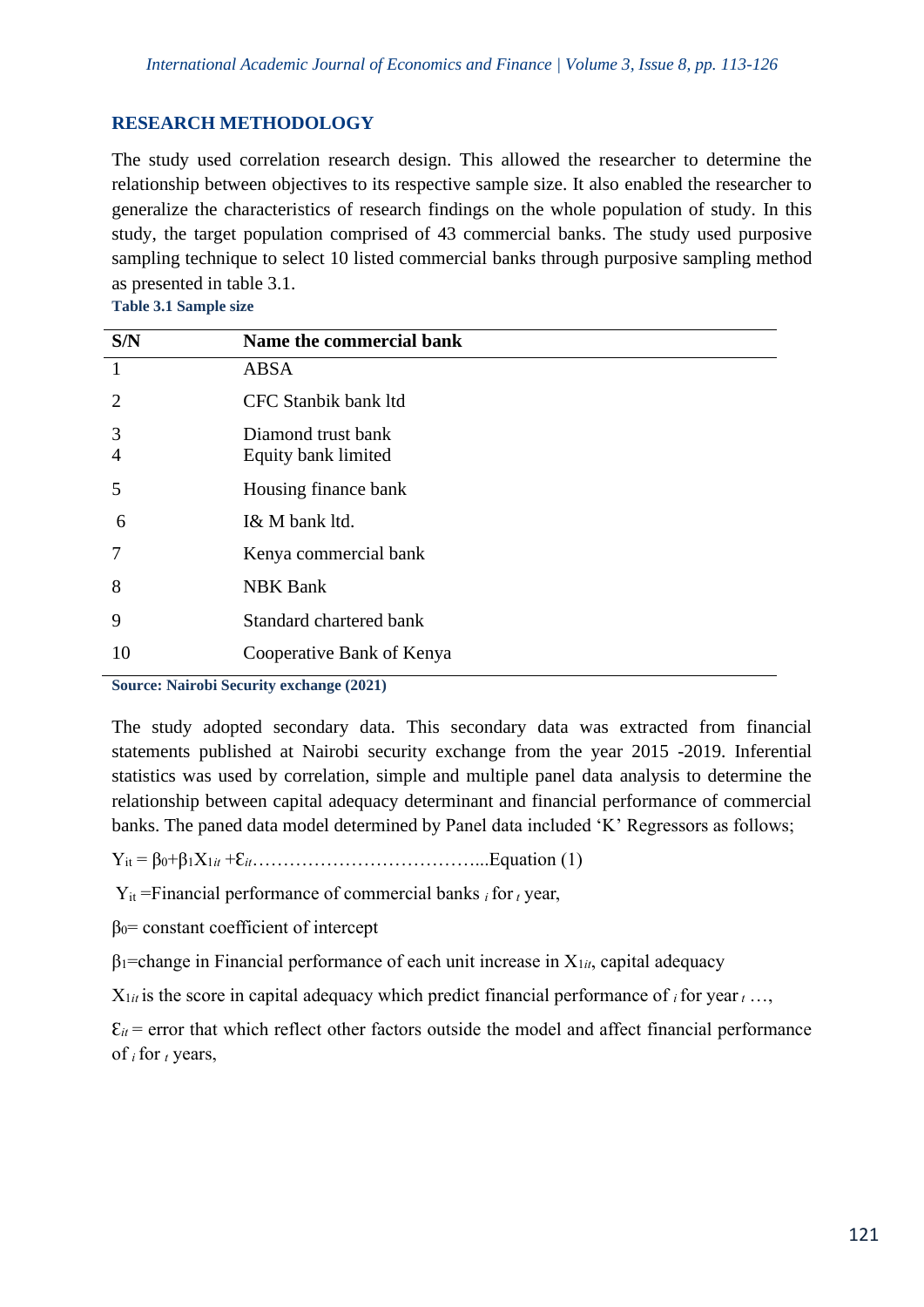## **RESULTS AND DISCUSSION**

#### **Capital adequacy**

#### **Correlational analysis**

The study conducted a correlational analysis to determine the relationship between dependent variables (capital adequacy), and dependent variable (financial performance measured by ROA). The findings were presented below.

**Table. 4.1 correlational analysis**

|        |                                          |                     | Capital adequacy Financial performance |
|--------|------------------------------------------|---------------------|----------------------------------------|
|        | Capital adequacy Pearson Correlation     |                     | $-.386$ <sup>(**)</sup> )              |
|        | $Sig. (2-tailed)$                        |                     | .006                                   |
|        |                                          | 50                  |                                        |
| $\sim$ | $\sim$ $\sim$ 1 $\sim$ $\sim$ $\sim$ 1 1 | $1/2$ , $1 \quad 1$ |                                        |

\*\* Correlation is significant at the 0.01 level (2-tailed). **Source: Field data 2022**

The study established that Capital adequacy had strong negative and highly significant correlation with financial performance of commercial banks in Kenya  $r = -0.386$ <sup>\*\*</sup>), P=.006<0.01. Hence, changes in capital adequacy led to a significant decline in financial performance of commercial banks in Kenya. These findings disagreed with (Abdkarim, 2016) who found out that the capital adequacy contributes positively to the profitability of the commercial banks since all the variables showed positive relationship and thus concluded that it was paramount for banks to have a sound capital base in order to remain competitive and maintain the confidence.

## **Regression analysis**

The study conducted a simple regression analysis between capital adequacy and financial performance of commercial banks in Kenya. **Table 4.2 Model Summary**

| Model         |                                                            | R Square | <b>Adjusted R Square</b> | Std. Error of the Estimate |
|---------------|------------------------------------------------------------|----------|--------------------------|----------------------------|
|               | .586(a)                                                    | .540     |                          |                            |
| $\sim$ $\sim$ | $\sim$<br>$\sim$ $\sim$ $\sim$ $\sim$ $\sim$ $\sim$ $\sim$ |          |                          |                            |

a. Predictors: (Constant), Capital adequacy **Source: field data 2022**

According to the findings in the table above, the study noted R was =.586. This meant that Capital adequacy had a direct correlation with financial performance of commercial banks in Kenya. Similarly, the study found out that the model had an R square of. 540. Hence, changes Capital adequacy led to 54% change in financial performance of commercial banks in Kenya. According to (Clair, 2014) who found out that that capital adequacy requirement is important in commercial banks because it leads financial stability in the Kenyan economy, improves credit risk management techniques as poor capital and leads to reduced vulnerability to liquidity shocks due to the sound capitalization policies being implemented under the Basel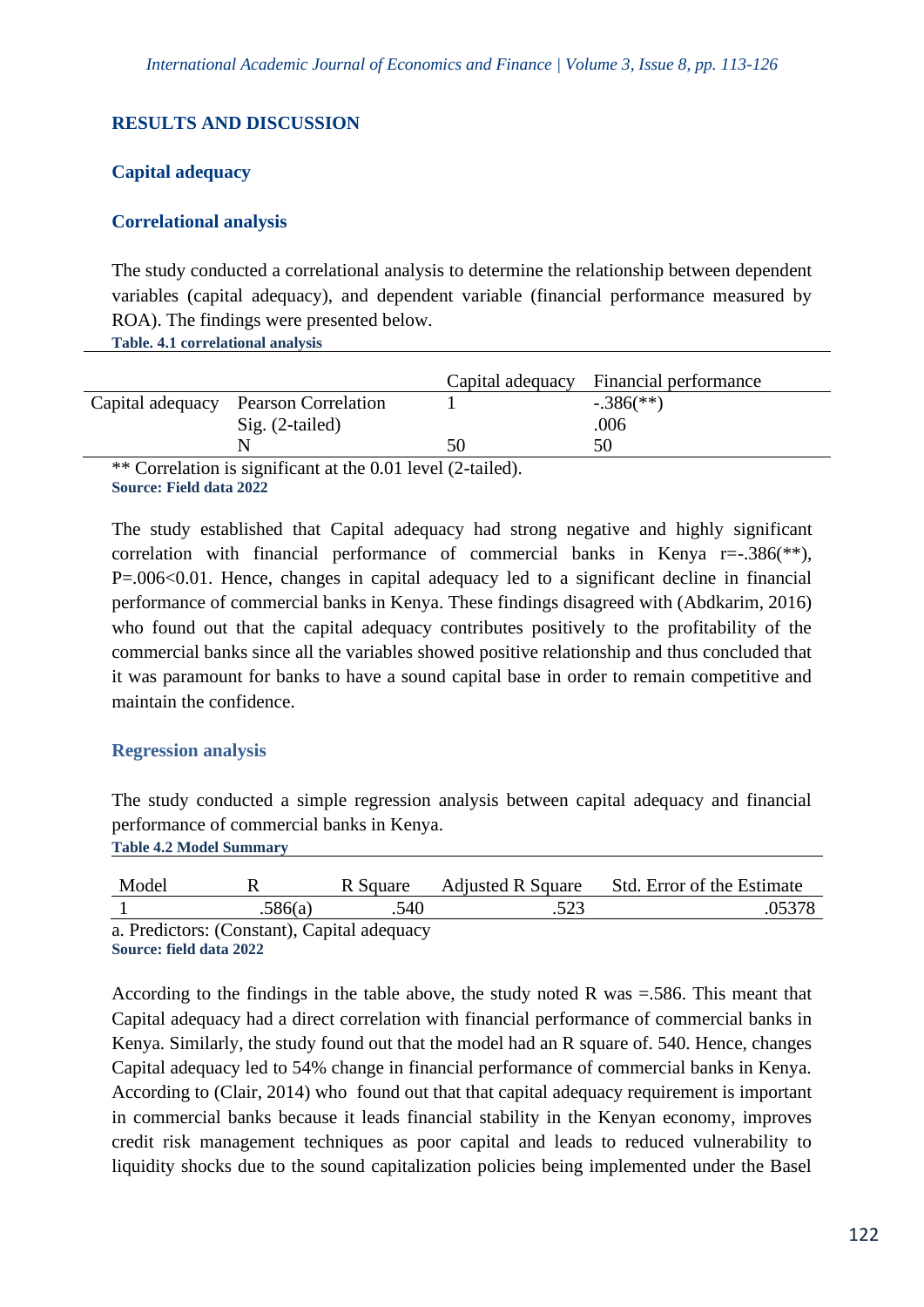| III framework. It was also found out that capital adequacy affected financial performance of |  |  |  |  |  |  |
|----------------------------------------------------------------------------------------------|--|--|--|--|--|--|
| the commercial banks in Kenya.                                                               |  |  |  |  |  |  |
| Table 4.3 ANOVA (b)                                                                          |  |  |  |  |  |  |

| Model |            | Sum of Squares | Df | Mean Square |       | Sig.    |
|-------|------------|----------------|----|-------------|-------|---------|
|       | Regression | .024           |    | .024        | 8.000 | .001(a) |
|       | Residual   | .139           | 48 | .003        |       |         |
|       | Total      | 163            | 49 |             |       |         |

**Source: filed data 2022**

a. Predictors: (Constant), Capital adequacy

b. Dependent Variable: Financial performance

The study found out that F test was 8.000, P=. 001<0.05. This revealed the overall regression model was fit for the study. Further the findings showed that showed that Capital adequacy significantly affected financial performance of commercial banks in Kenya. **Table 4.4 Coefficients (a)**

|       | $1400 \div 7.7 \div 0.011 \times 100 \times 100$ |                |            |              |          |            |
|-------|--------------------------------------------------|----------------|------------|--------------|----------|------------|
| Model |                                                  | Unstandardized |            | Standardized |          |            |
|       |                                                  | Coefficients   |            | Coefficients |          | Sig.       |
|       |                                                  |                | Std. Error | <b>Beta</b>  |          | Std. Error |
|       | (Constant)                                       | .214           | .041       |              | 5.155    | .000       |
|       | Capital adequacy                                 | $-.781$        | .270       | $-.386$      | $-2.895$ | .006       |
|       |                                                  |                |            |              |          |            |

**Source: Field data 2022**

a. Dependent Variable: Financial performance

According to the table above, the study found out that that Capital adequacy had a negative but significant effect on financial performance of commercial Banks in Kenya. B= -.781, t=.-2.895 P=.006< 0.05. Holding other factors constant at zero, Capital adequacy led to 21.4 % change in financial performance of commercial banks in Kenya. Further, the study established that change in Capital adequacy led to 78.1% decline in financial performance of commercial Banks in Kenya. Thus, changes in Capital adequacy led to significant changes in financial performance.

Yit = β0+β1X1*it* +Ԑ*it*………………………………...Equation (1)  $Y = 214 + -0.781X + E$ 

# **Hypotheses Testing**

Hypotheses testing of the study was carried based on the findings in table above. On the hand **H01:** Capital adequacy has no statistical significant effect on financial performance of commercial banks in Kenya.

**Table 4.5 Coefficients (a)**

| Unstandardized<br>Coefficients |                   |          | Standardized<br>Coefficients |          | Sig.     |            |
|--------------------------------|-------------------|----------|------------------------------|----------|----------|------------|
| Model                          |                   |          | Std. Error Beta              |          |          | Std. Error |
|                                | (Constant)        | 2.222    | .487                         |          | 4.566    | .000       |
|                                | Capital adequacy  | $-2.150$ | .224                         | $-1.061$ | $-9.601$ | .000       |
| $\sim$                         | --- - - - - - - - |          |                              |          |          |            |

**Source: Filed data 2022** 

a. Dependent Variable: financial performance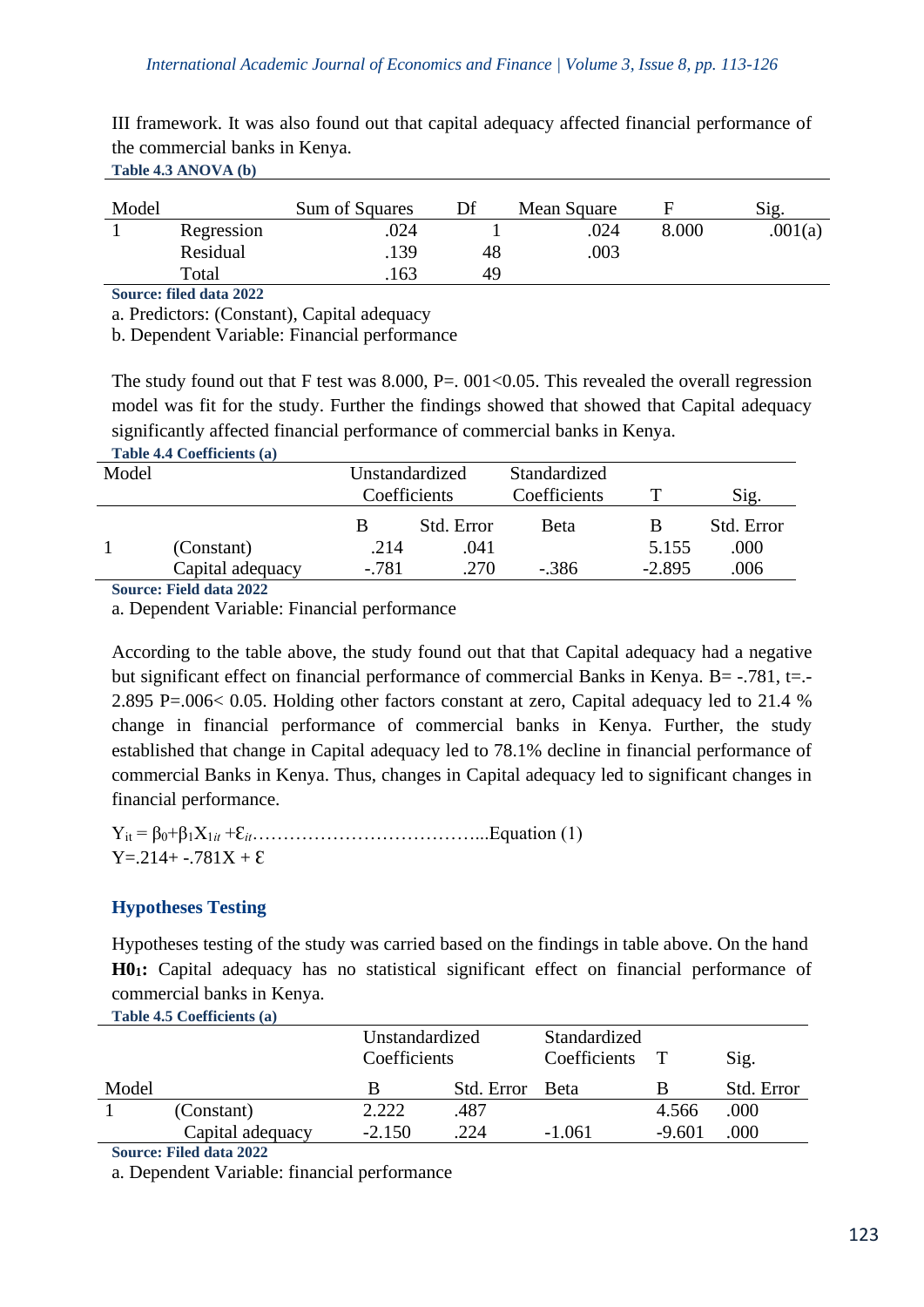The study discovered that capital adequacy had a negative but significant effect on financial performance of commercial banks in Kenya B=  $-2.150$ , t=  $-9.601$ , P=  $.000<0.05$ . Hence, a unit change in capital adequacy led to a significant decrease in financial performance of commercial banks. Accordingly, the null was rejected.

#### **CONCLUSION AND RECOMMENDATION**

The study concluded that capital adequacy was negatively associated with financial performance of commercial banks in Kenya. Hence, high changes in capital adequacy can results to losses and a significant decline in financial performance of commercial banks in Kenya.

The recommended that commercial banks especially National Bank of Kenya minimize losses by embracing on proper mechanisms that can enable them improve financial performance. Further, the study recommended that commercial banks' ought to keep capital reserves at the recommend levels all the time.

## **REFERENCES**

*.*

- Agwara S., Abdullah M. N., Parvez K., and Ayreen S., (2014) Bank Specific, Industry Specific and Macroeconomic Determinants of Commercial Bank Profitability: *A Case of Bangladesh. The Accounting Review*, 69, 455–478
- Abera, A. (2012). Factors Affecting Profitability: An Empirical Study on Ethiopian Banking Industry. *Unpublished Master's Thesis. Addis Ababa University.*
- Abreu M. and Mendes V., (2012). Commercial bank interest margins and profitability: evidence from E.U. Countries, *University of Porto Working paper Series 122*
- Ali, M., (2011). A financial performance comparison of public vs private banks: The case of commercial banking sector of Pakistan. *International Journal of Business and Social Science*, *2*(11) 110-118
- Almazari, A. (2014). Impact of internal factors on bank profitability: Comparative study between Saudi Arabia and Jordan. *Journal of Applied Finance and banking*, *4(1), 125-135*.
- Abdkarim A. M., and Anbar Q., (2016). Interest Rates Liberalization or Economy Control: The Case of the Chinese Banking System. *Journal of Transnational Management*, *20*(2), 87-*106*.
- Al-Tamimi, H., Miniaoui, H., and Elkelish, W., (2014). Financial Risk and Islamic Banks' Performance in the Gulf Cooperation Council (GCC).*Journal of Applied Finance and banking*, 6*(12), 119*.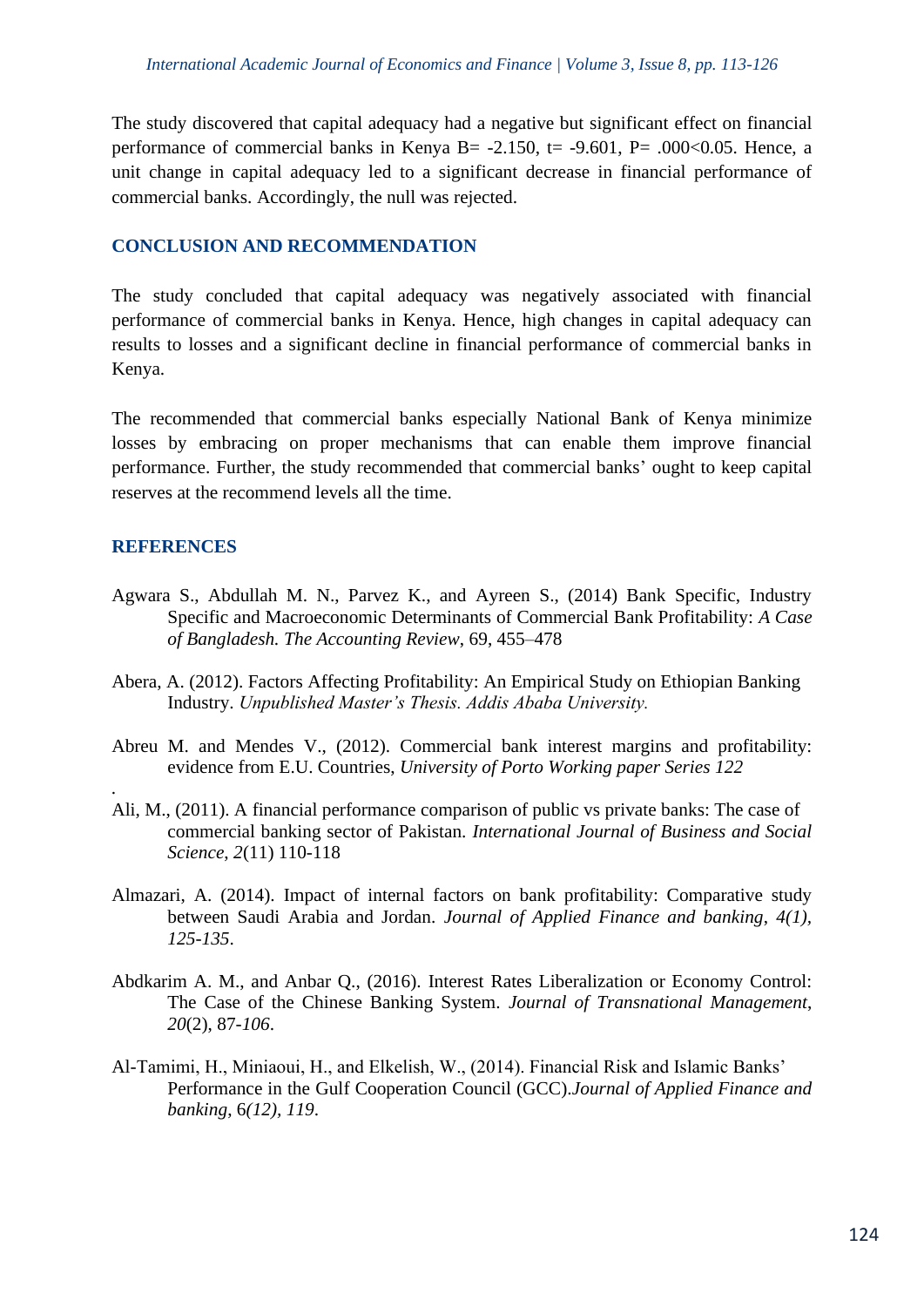- Alemayehu S., and Ndungu, Ani, P. (2014). Determinants of Commercial Banks' profitability Panel Evidence from Nigeria. *Unpublished Master of Business Administration Thesis, University of Abuja.*
- Anjichi, D. A., (2014). Effects of asset and liability management on the financial performance of commercial banks in Kenya. *Doctoral dissertation, University of Nairobi Press*.
- Athanasoglou, P., Brissimis, S., and Delis, M. (2011). Bank-specific, industry-specific and Macroeconomic determinants of bank profitability. *Journal of International Financial Markets, Institutions and Money, 18(2), 121--136Journal of Financial Economics, Elsevier, vol. 128(3), pages 422-442.*
- Alhisa C, Coskun D., and Yener E., (2014) the impact of size of bank on profitability of commercial banks. *MPRA paper 82104, University Library of Munich, Germany.*
- Alexio R., Sufoklis E., Chronopoulos D. K., Liu, H., McMillan, F. J., and Wilson, J. O. (2019). The dynamics of US bank profitability. *The European Journal of Finance*, *21*(5), 426-443.
- Beck, T., Fuchs, M., Singer, D., and Witte, M. (2014). Making cross-border banking work for Africa. *Deutsche Gesellschaft für Internationale Zusammenarbeit (GIZ), Bonn and Eschborn*.
- Bodie, M. T. (2013). Participating as a Theory of Employment. *Notre Dame L. Rev.*, *89*, 661. Brissimis, S. N., Garganas, E. N., and Hall, S. G. (2014). Consumer credit in an era of financial
- Liberalization: an overreaction to repressed demand? *Journal of Applied Economics*, *46*(2), 139-152.
- Bukhari, U. (2014). Factors impacting profitability of commercial banks in Pakistan for the period of (2009-2012). *International Journal of Scientific and Research Publications*, *4*(3), 1-7.
- Clair, R. S., (2014). Macroeconomic determinants of banking financial performance and resilience in Singapore. *Monetary Authority of Singapore (MAS) Staff paper No. 38, 1-34.*
- Cooper, D.R., and Schindler, P.S., (2013). Business Research Methods. *(8th Ed.) Boston: Dang*.
- Cheruiyot D., (2016) the effect of asset quality on financial performance of the commercial banks in Kenya. *Journal of Economics and Business, Elsevier, 87(7), 1-17.*
- Chirchir D., (2014) a study of how interest rates affect financial performance of listed firms with a focus on Nairobi security exchange, *Springer 44(2), 449-473*